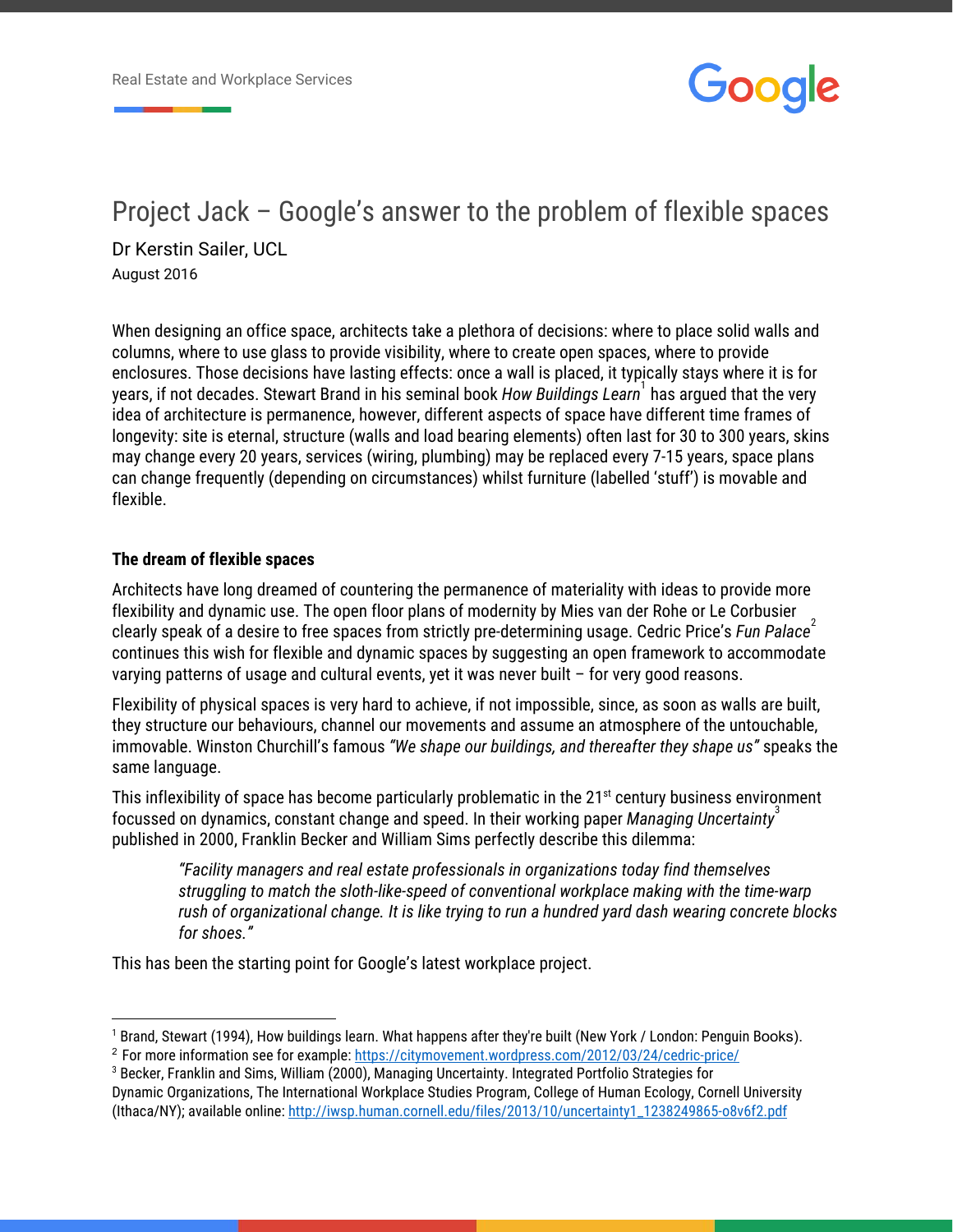## **The 'Room of Requirements' and the birth of Jack**

Ever changing business requirements at Google demand a solution to alter workplace configurations more quickly than is possible with traditionally fixed walls and partitions. For instance, when teams require more project rooms and more meeting spaces, those requests are not easily accommodated since changing an existing building's internal arrangement typically means delay, by which time the project may have moved on, if not finished, the team long re-juggled and working on something else.

As part of the project brief for 6 Pancras Square, the Google Real Estate team commissioned AHMM architects to develop a modular unit, called Jack, which would have the full functionality of a meeting room yet which could be built or taken down and reassembled elsewhere in a matter of hours or days. The idea was to have a meeting room that would be deliverable to a similar time frame to the constantly evolving and changing business processes and team structures.

# **The project brief – what does a flexible meeting room need?**

Since Google's inception it has been experimenting with flexible solutions, for instance by providing tents, huts, igloos and caravans in their workspaces. Whilst these settings satisfied user requirements at a particular point in time, technological advances in workplace communication render previous solutions obsolete. Therefore a flexible unit should deliver to ever evolving working habits whilst also displaying all the characteristics of a traditional meeting room built from partitions:

- Creating enclosures through a modular system of elements;
- Achieving an acoustic level difference of 40 dB for solid walls and 35 dB for glazed walls and doors, the industry standard for meeting rooms;
- Full integration of videoconferencing technology and easy use of Google Hangouts;
- Assembly in a couple of hours or days by trained but non-expert in-house maintenance staff;
- Re-utilising all elements for reassembly in another location just like furniture and 'stuff';
- Using natural and sustainable materials that are readily available locally

In essence, the modularity requirements remind of childrens building blocks which can be used and reused easily to create endless possibilities of different material objects. Allowing the assembly of the system by lay people evokes the spirit of flat pack furniture. Another metaphor AHMM architects have used is the concept of the theatre with a stage (the workplace) and props (furniture).

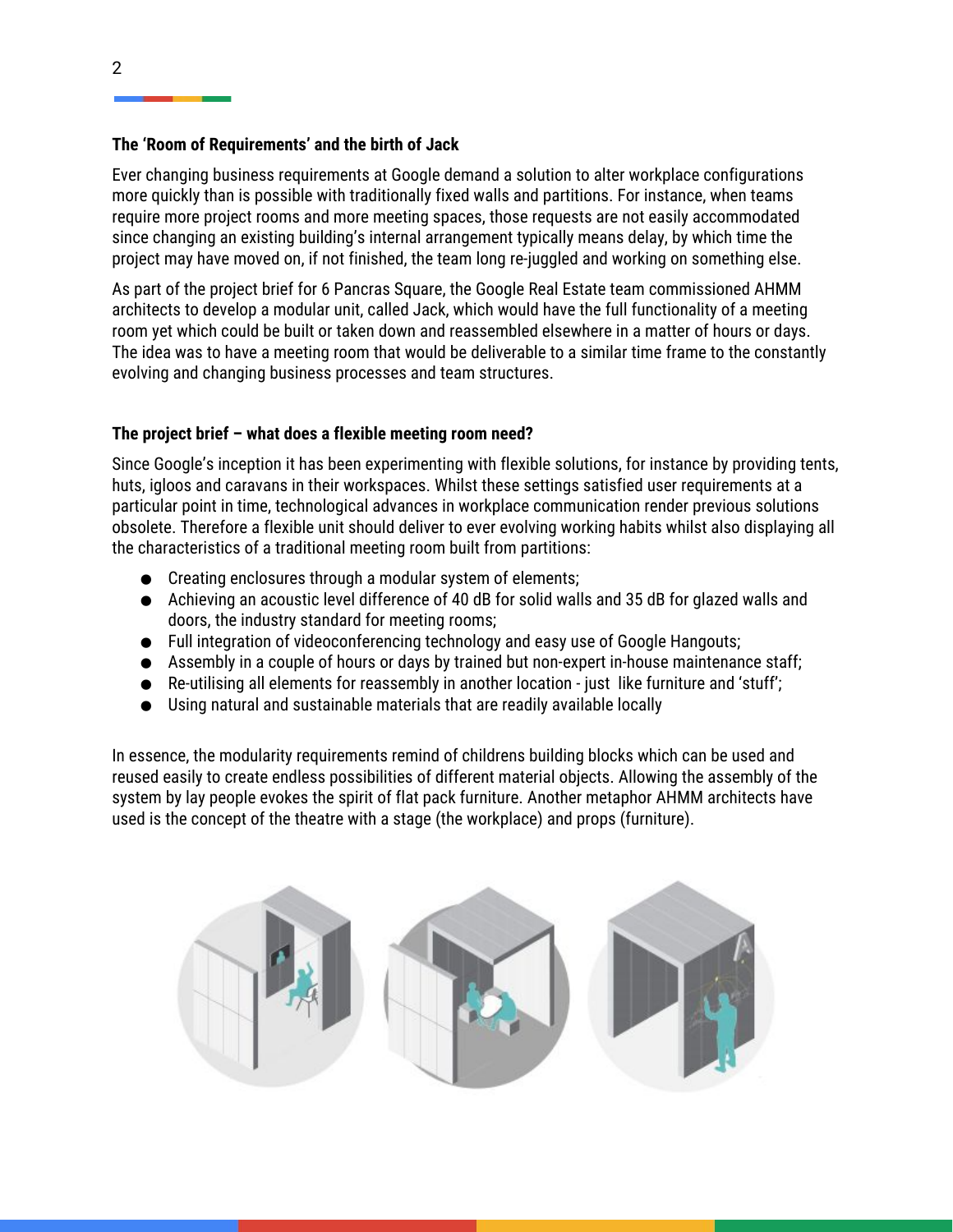#### **Furniture or room?**

AHMM describe Jack as a 'bespoke, modular small room and spatial accessory system', built from wooden cassettes, that can be assembled, reassembled and reconfigured in a variety of ways to create differently sized, fully or partially enclosed spaces. Whether Jack is a piece of furniture or a room is an interesting question and one that continues to be a hotly debated.

# **Making it work**

Through a series of prototypes and real life mock-ups, the project Jack team including AHMM, Google, ISG, Cundall, Sandy Brown Associates, Green Unit and Brown Carroll collaborated in producing a finished product.

Key challenges lay in achieving high-level acoustic performance (developed through a series of tests and prototypes in the exact way of building panels in the cassettes), ease of assembly, integration of services and technology (creating a 'plug and play' meeting room) and accuracy in production (so that the elements could in fact be assembled on site by trained staff)

The team see Jack as a continuously evolving and adaptable solution with motivations in developing Jack further in line with future business needs.



## **Innovation through perfecting the everyday**

The workplace community has long associated Google with primary colours, bean bags, games rooms, free food, and the infamous office slide. This certainly created a profound impact on the way workplaces were designed over the last years, with occupiers ranging from the Silicon Valley technology industry to public service broadcasters following suit. A recent Guardian article<sup>4</sup> has highlighted how tech giants have been upping the game in providing ever more fancy workplaces including internal spaces for retreats and the quest for the best ice cream and on site chef. Talent attraction and retention have played a major role in pushing workplace designs that are seen as part of a jobs' perks. Beyond the world of perks and wacky designs, it could be argued that Google is now making a move towards a more profound

<sup>4</sup> An recent article in the Guardian has highlighted the new workplace trends in Silicon Valley: [https://www.theguardian.com/artanddesign/2016/may/22/nap-pods-and-rooftop-parks-how-silicon-valley-is-reinventing-t](https://www.theguardian.com/artanddesign/2016/may/22/nap-pods-and-rooftop-parks-how-silicon-valley-is-reinventing-the-office) [he-office](https://www.theguardian.com/artanddesign/2016/may/22/nap-pods-and-rooftop-parks-how-silicon-valley-is-reinventing-the-office)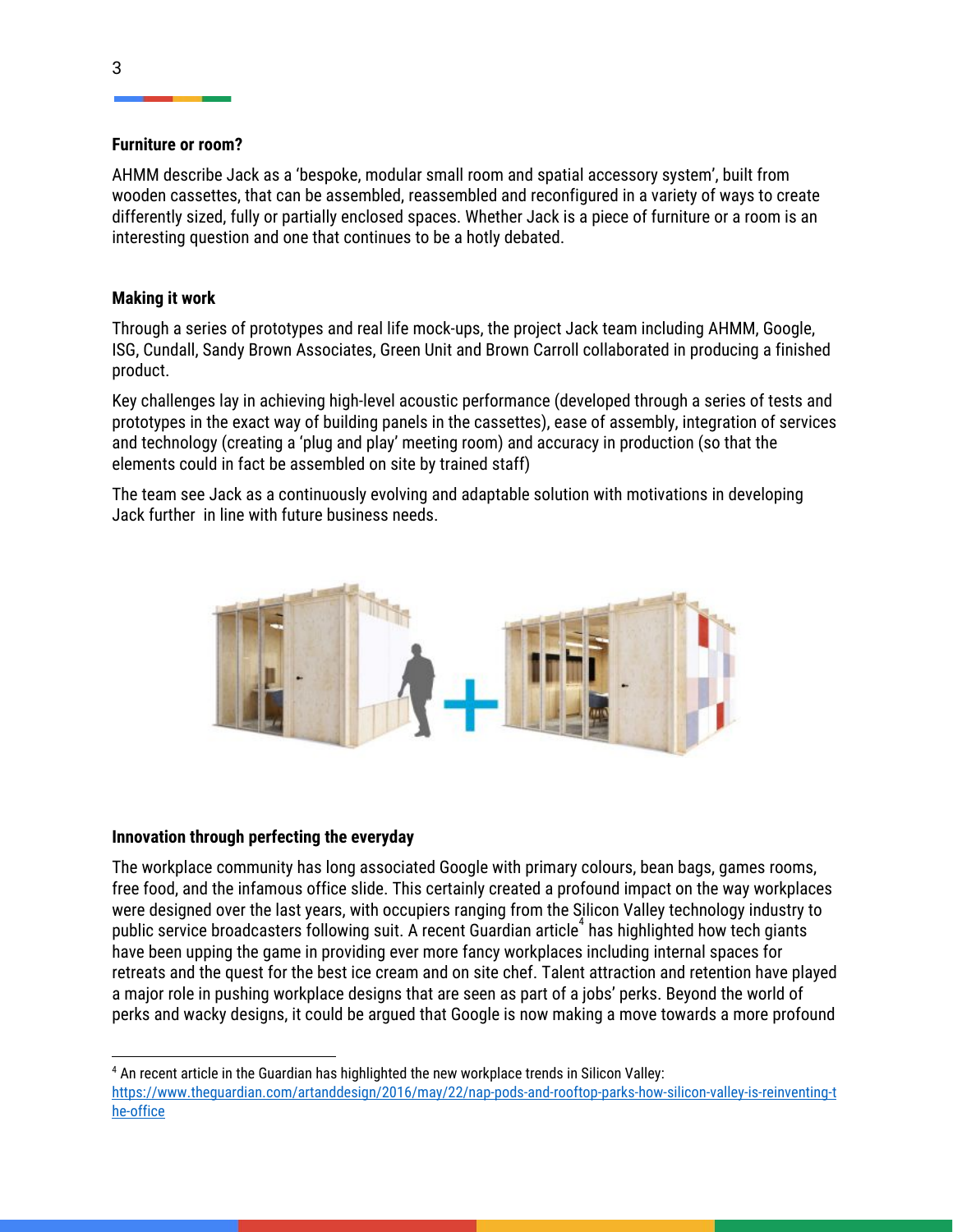workplace innovation with Jack – one where design that is perfectly engineered and particularly fit for purpose takes centre stage.

Asking all involved parties in the project team what they thought was the real contribution of Jack revealed stunning as well as humbling responses. Optimising performance, making it work, the simplicity of the unit, providing adaptability, allowing for speed, and using sustainable principles were some of the most common answers.

It seems that innovation here lies in providing for the everyday, in making sure that work processes are supported by spatial solutions.

## **Configurational opportunities – It is all about the layout!**

Research in architecture has highlighted how the configuration of spaces, i.e. the way that spatial elements (such as corridors or rooms) are put together (through stairways and doors), is meaningful insofar as it creates a connected network of spaces. This spatial network matters since it shapes and distributes behaviours of the people using a building: places with shorter overall distances and a strategic location in the network (called integrated) can be shown to generally attract higher levels of movement flows and activities. Layout is an important driver and enabler<sup>3</sup> of relationships between people: who talks to whom how often is a function of proximity, while attractors such as coffee bars are also centres of gravity diverting movement flows.

This is where another opportunity of Jack lies hidden: in using Jack components as natural partitions by closing off certain areas privacy and team cohesion may be afforded, while used differently, the placement of Jacks in the workplace can also highlight lines of sight and visibility, and foster bringing people together.

## **Monitoring Jack's performance**

A total of 160 Jacks will be installed in 6 Pancras Square, which will house one part of Google's Kings Cross workplaces from June 2016. Prototypes have already made their way to other international Google offices including Dublin, Munich and Tel Aviv.

Anecdotal evidence tells that Googlers liked using the first Jack prototypes due to its acoustic privacy, the easy integration of video conferencing and the use of natural materials.

Further research will highlight how users will adopt Jack, which patterns of usage emerge, and ultimately, how easy it will be in fact to move them and thus change the workplace in line with changing business needs. Where best to place Jacks, and which impact certain configurations and locational choices will have on satisfaction, Jack usage, and team performance will also be of interest to assess and monitor.

It seems that after introducing the world to the office slide, the playful office and the fully catered office, the Jack workplace revolution by Google is a much quieter one, but possibly one with more and longer term impact on the way we work. Time will tell.

<sup>&</sup>lt;sup>5</sup> For a more extended argument, see this blog on the role of workplace layout: <https://wearespacelab.wordpress.com/2015/05/08/its-the-layout-stupid/>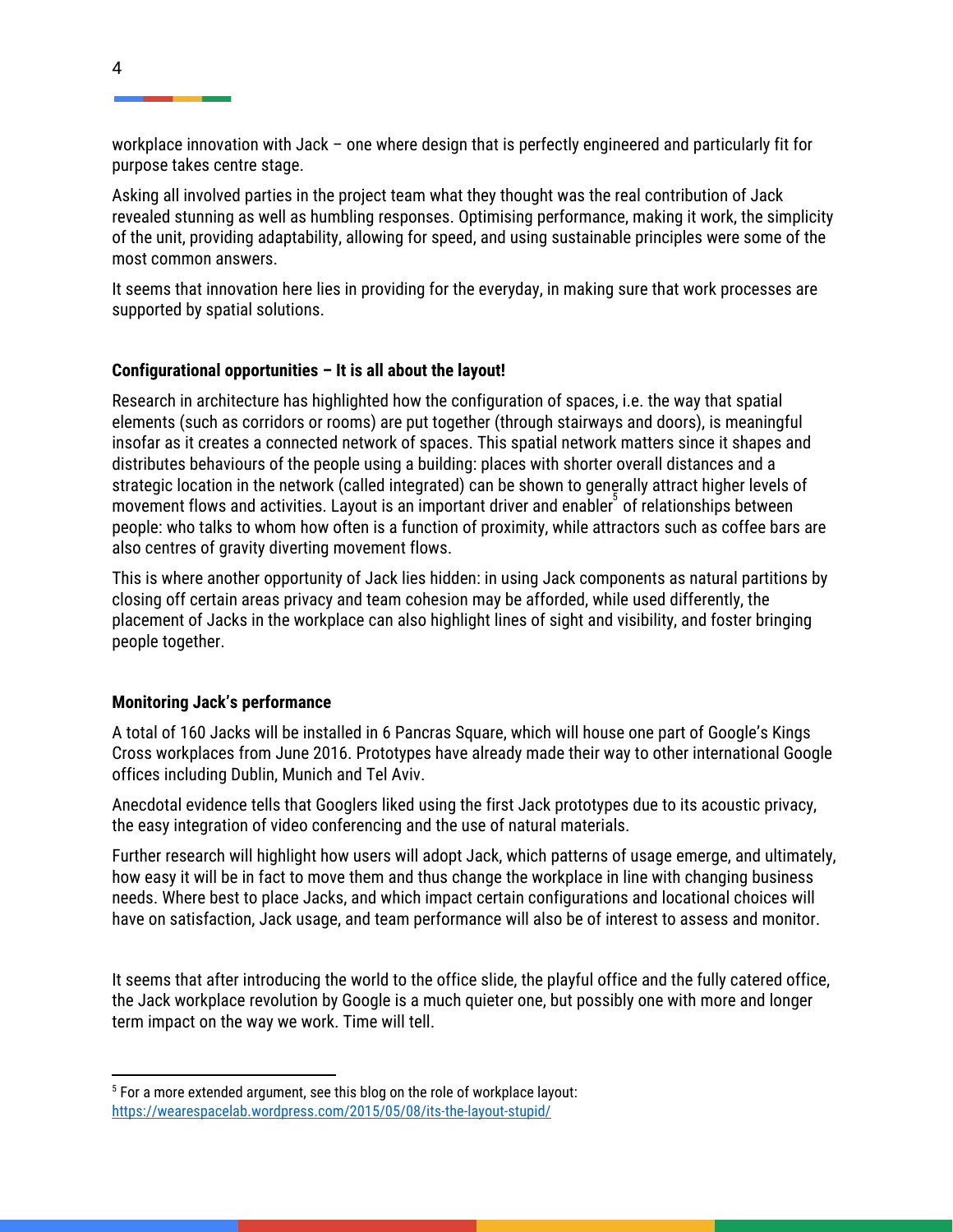

Dr Kerstin Sailer is a Reader in Social and Spatial Networks at the Bartlett School of Architecture at UCL. Her research explores the impact of spatial design on people and social behaviours inside a range of buildings such as offices, laboratories, hospitals and schools. <sup>6</sup>

<sup>6</sup> For more of Kerstin's publications, see her UCL profile: <http://www.bartlett.ucl.ac.uk/people/?upi=KSAIL15&school=space-syntax>